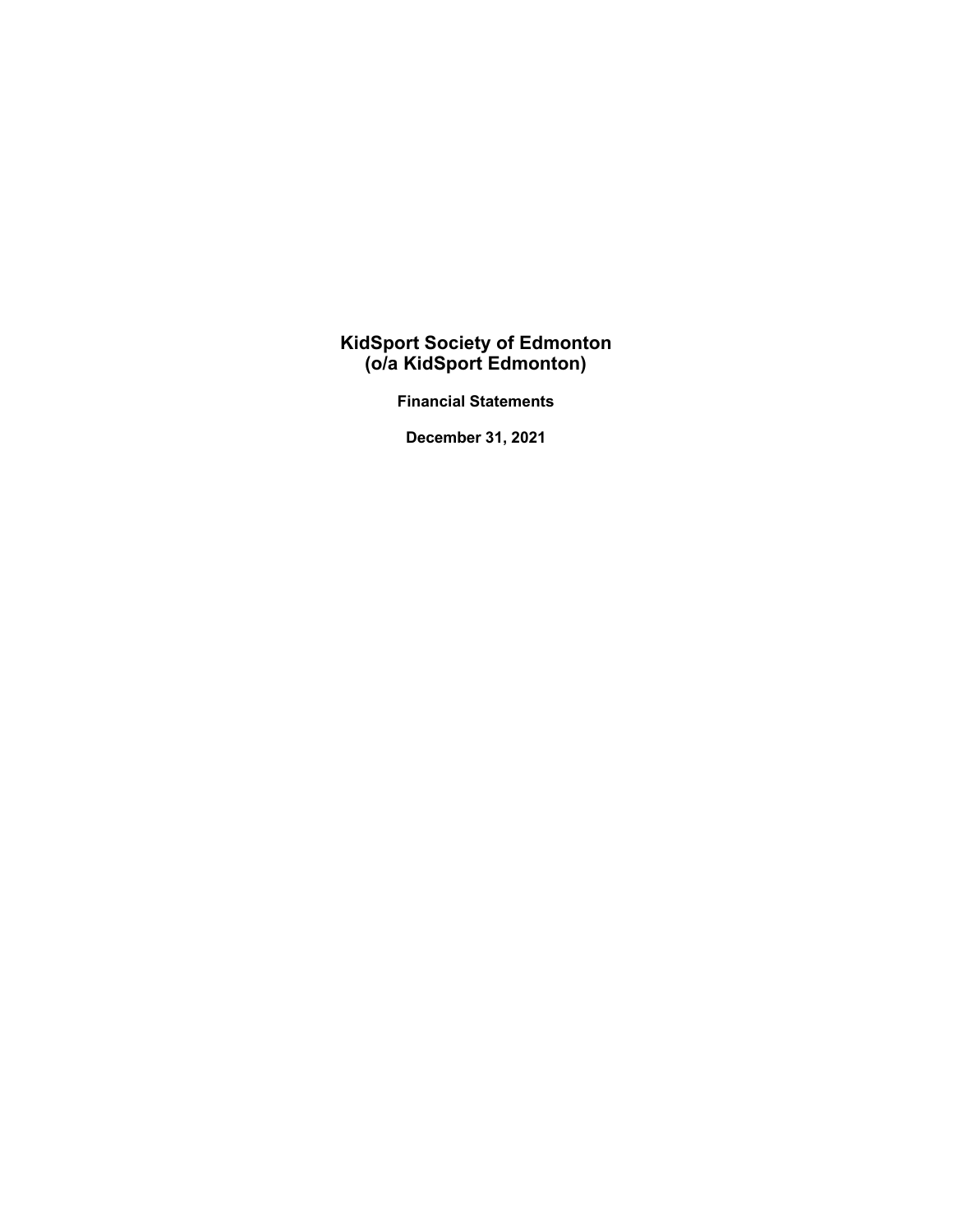# **Financial Statements**

# **December 31, 2021**

|                                        | Page     |
|----------------------------------------|----------|
| Independent Auditors' Report           | $3 - 4$  |
| <b>Statement of Operations</b>         | 5        |
| Statement of Changes in Net Assets     | 6        |
| <b>Statement of Financial Position</b> |          |
| <b>Statement of Cash Flows</b>         | 8        |
| Notes to the Financial Statements      | $9 - 15$ |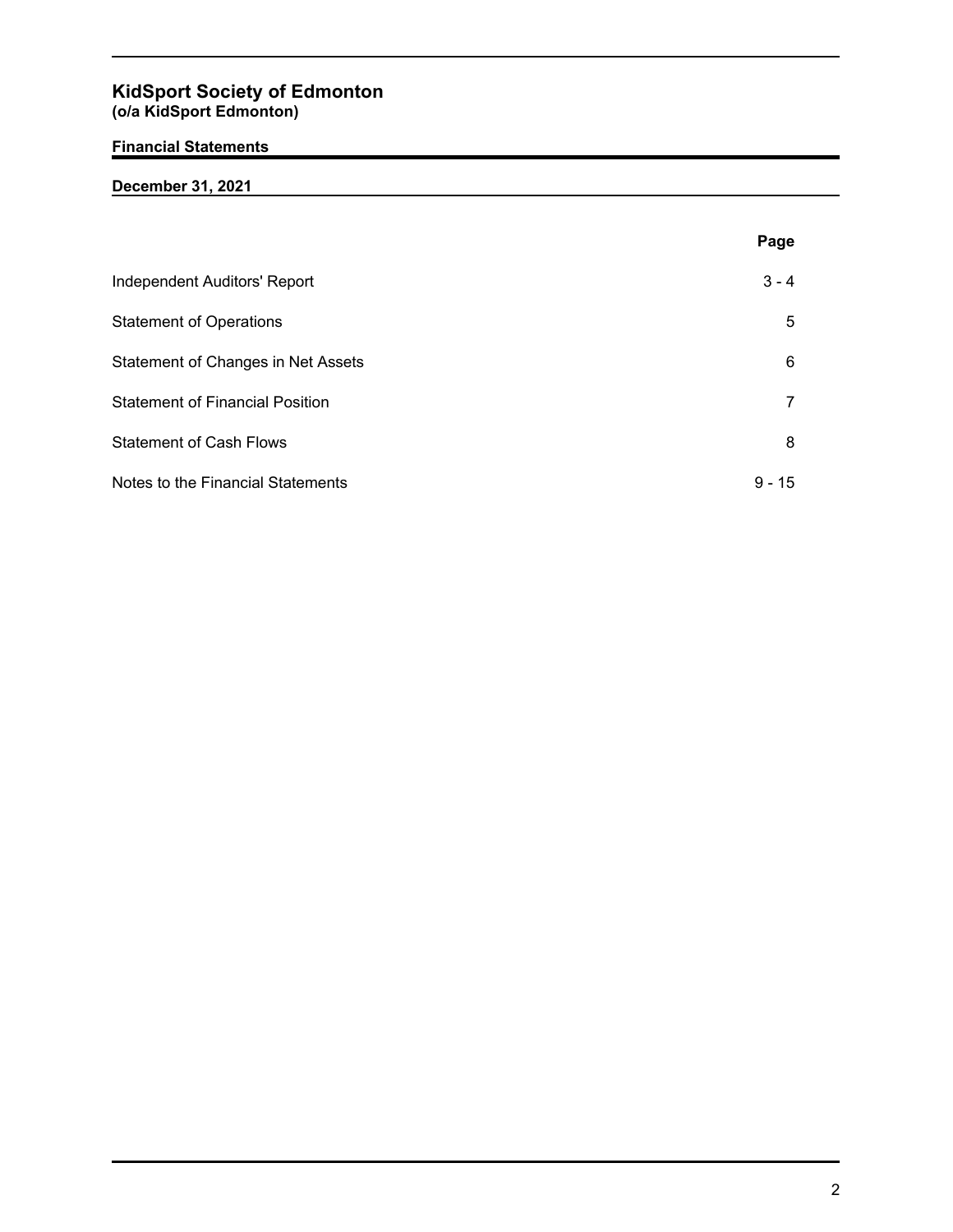# **Independent Auditors' Report**

### **To the Directors of KidSport Society of Edmonton**

#### *Qualified Opinion*

We have audited the financial statements of KidSport Society of Edmonton (o/a KidSport Edmonton), which comprise the statement of financial position as at December 31, 2021, and the statements of operations, changes in net assets and cash flows for the year then ended, and notes to the financial statements, including a summary of significant accounting policies.

In our opinion, except for the possible effects of the matter described in the Basis for Qualified Opinion section of our report, the accompanying financial statements present fairly, in all material respects, the financial position of the Society as at December 31, 2021, and the results of its operations and its cash flows for the year then ended in accordance with Canadian accounting standards for not-for-profit organizations.

### *Basis for Qualified Opinion*

In common with many not-for-profit organizations, the Society derives revenue from donations and fundraising activities the completeness of which is not susceptible to satisfactory audit verification. Accordingly, verification of these revenues was limited to the amounts recorded in the records of the Society. Therefore, we were not able to determine whether any adjustments might be necessary to fundraising revenue, excess of revenues over expenses, and cash flows from operations for the years ended December 31, 2021 and 2020, current assets as at December 31, 2021 and 2020, and net assets as at January 1 and December 31 for both the 2021 and 2020 years. Our audit opinion on the financial statements for the year ended December 31, 2020 was modified accordingly because of the possible effects of this limitation in scope.

We conducted our audit in accordance with Canadian generally accepted auditing standards. Our responsibilities under those standards are further described in the Auditors' Responsibilities for the Audit of the Financial Statements section of our report. We are independent of the Society in accordance with the ethical requirements that are relevant to our audit of the financial statements in Canada, and we have fulfilled our other ethical responsibilities in accordance with these requirements. We believe that the audit evidence we have obtained is sufficient and appropriate to provide a basis for our qualified opinion.

### *Responsibilities of Management and Those Charged with Governance for the Financial Statements*

Management is responsible for the preparation and fair presentation of the financial statements in accordance with Canadian accounting standards for not-for-profit organizations, and for such internal control as management determines is necessary to enable the preparation of financial statements that are free from material misstatement, whether due to fraud or error.

In preparing the financial statements, management is responsible for assessing the Society's ability to continue as a going concern, disclosing, as applicable, matters related to going concern and using the going concern basis of accounting unless management either intends to liquidate the Society or to cease operations, or has no realistic alternative but to do so.

Those charged with governance are responsible for overseeing the Society's financial reporting process.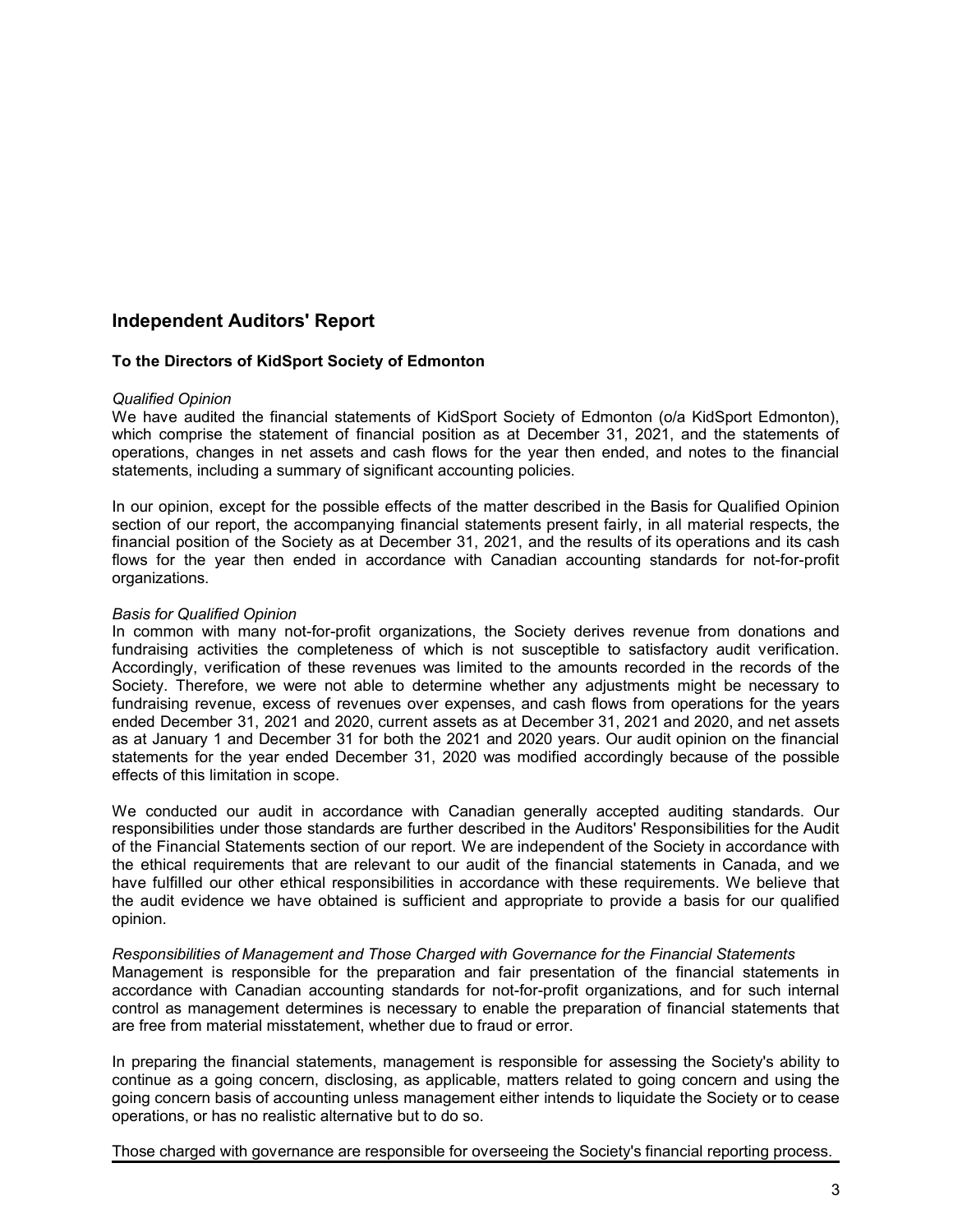# **Independent Auditors' Report (continued)**

### *Auditors' Responsibilities for the Audit of the Financial Statements*

Our objectives are to obtain reasonable assurance about whether the financial statements as a whole are free from material misstatement, whether due to fraud or error, and to issue an auditors' report that includes our opinion. Reasonable assurance is a high level of assurance, but is not a guarantee that an audit conducted in accordance with Canadian generally accepted auditing standards will always detect a material misstatement when it exists. Misstatements can arise from fraud or error and are considered material if, individually or in the aggregate, they could reasonably be expected to influence the economic decisions of users taken on the basis of these financial statements. As part of an audit in accordance with Canadian generally accepted auditing standards, we exercise professional judgment and maintain professional skepticism throughout the audit. We also:

- Identify and assess the risks of material misstatement of the financial statements, whether due to fraud or error, design and perform audit procedures responsive to those risks, and obtain audit evidence that is sufficient and appropriate to provide a basis for our opinion. The risk of not detecting a material misstatement resulting from fraud is higher than for one resulting from error, as fraud may involve collusion, forgery, intentional omissions, misrepresentations, or the override of internal control.
- Obtain an understanding of internal control relevant to the audit in order to design audit procedures that are appropriate in the circumstances, but not for the purpose of expressing an opinion on the effectiveness of the Society's internal control.
- Evaluate the appropriateness of accounting policies used and the reasonableness of accounting estimates and related disclosures made by management.
- Conclude on the appropriateness of management's use of the going concern basis of accounting and, based on the audit evidence obtained, whether a material uncertainty exists related to events or conditions that may cast significant doubt on the Society's ability to continue as a going concern. If we conclude that a material uncertainty exists, we are required to draw attention in our auditors' report to the related disclosures in the financial statements or, if such disclosures are inadequate, to modify our opinion. Our conclusions are based on the audit evidence obtained up to the date of our auditors' report. However, future events or conditions may cause the Society to cease to continue as a going concern.
- Evaluate the overall presentation, structure and content of the financial statements, including the disclosures, and whether the financial statements represent the underlying transactions and events in a manner that achieves fair presentation.

We communicate with those charged with governance regarding, among other matters, the planned scope and timing of the audit and significant audit findings, including any significant deficiencies in internal control that we identify during our audit.

**Edmonton, Canada**

**April 19, 2022 Chartered Professional Accountants**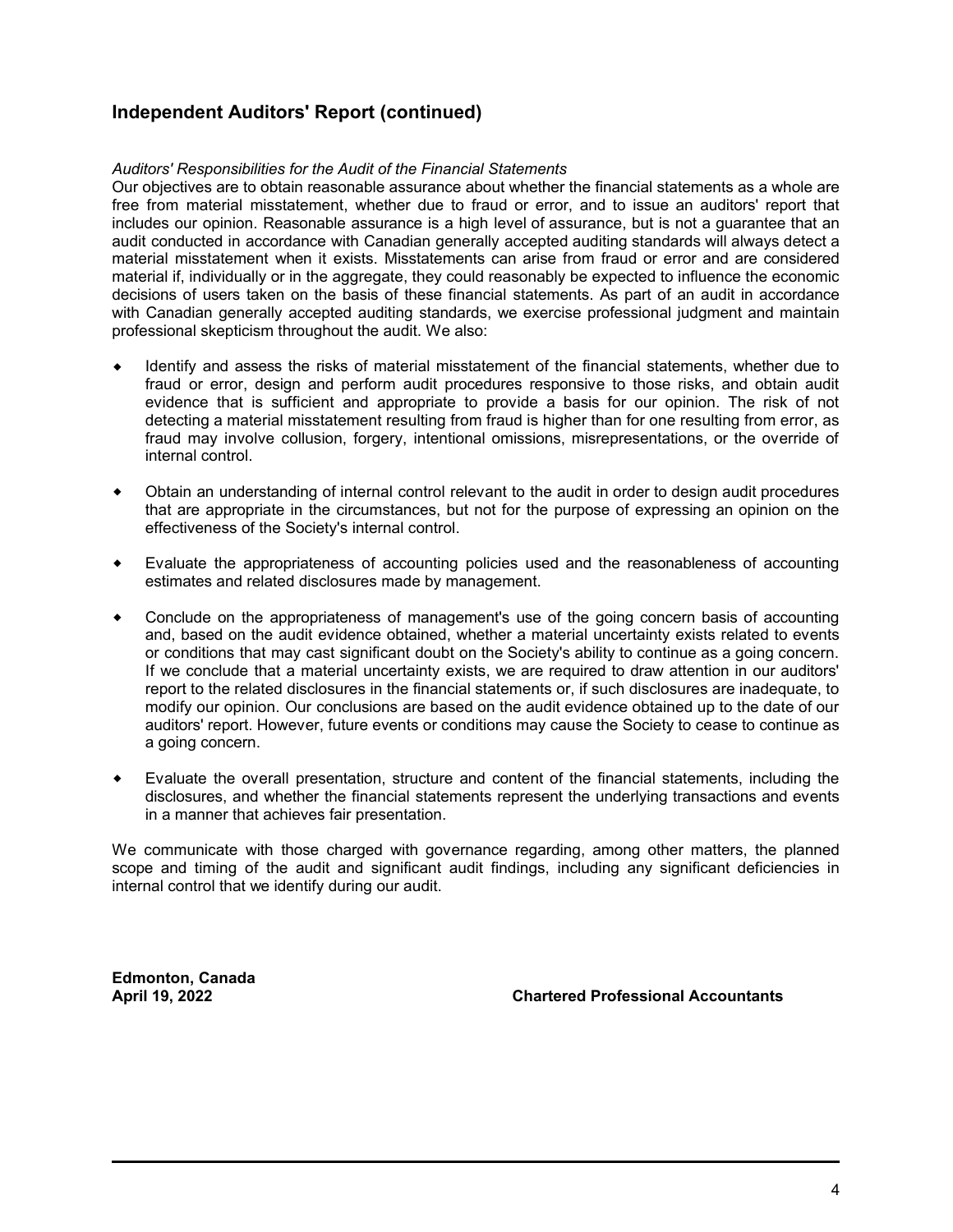# **Statement of Operations**

| For the year ended December 31,          |    | 2021    | 2020         |
|------------------------------------------|----|---------|--------------|
| <b>Revenues</b>                          |    |         |              |
| Donations                                |    |         |              |
| <b>Corporate Donations</b>               | \$ | 50,309  | \$<br>89,650 |
| Individuals                              |    | 48,651  | 29,758       |
| Foundation grants                        |    | 194,013 | 170,916      |
| Events (net) (note 10)                   |    | 99,536  | 68,507       |
| Gaming revenue (note 11)                 |    | 82,055  | 12,419       |
| Government emergency funding (note 2)    |    | 73,452  | 46,544       |
| Other                                    |    | 141     | 256          |
|                                          |    |         |              |
|                                          |    | 548,157 | 418,050      |
| <b>Expenditures</b>                      |    |         |              |
| Funding grants                           |    | 167,000 | 188,514      |
| Insurance                                |    | 2,601   | 2,454        |
| Marketing and communications             |    | 3,791   | 3,831        |
| Office and administration                |    | 21,856  | 43,200       |
| Salaries and related benefits            |    | 176,995 | 126,312      |
|                                          |    |         |              |
|                                          |    | 372,243 | 364,311      |
| <b>Excess revenues over expenditures</b> | S  | 175,914 | \$<br>53,739 |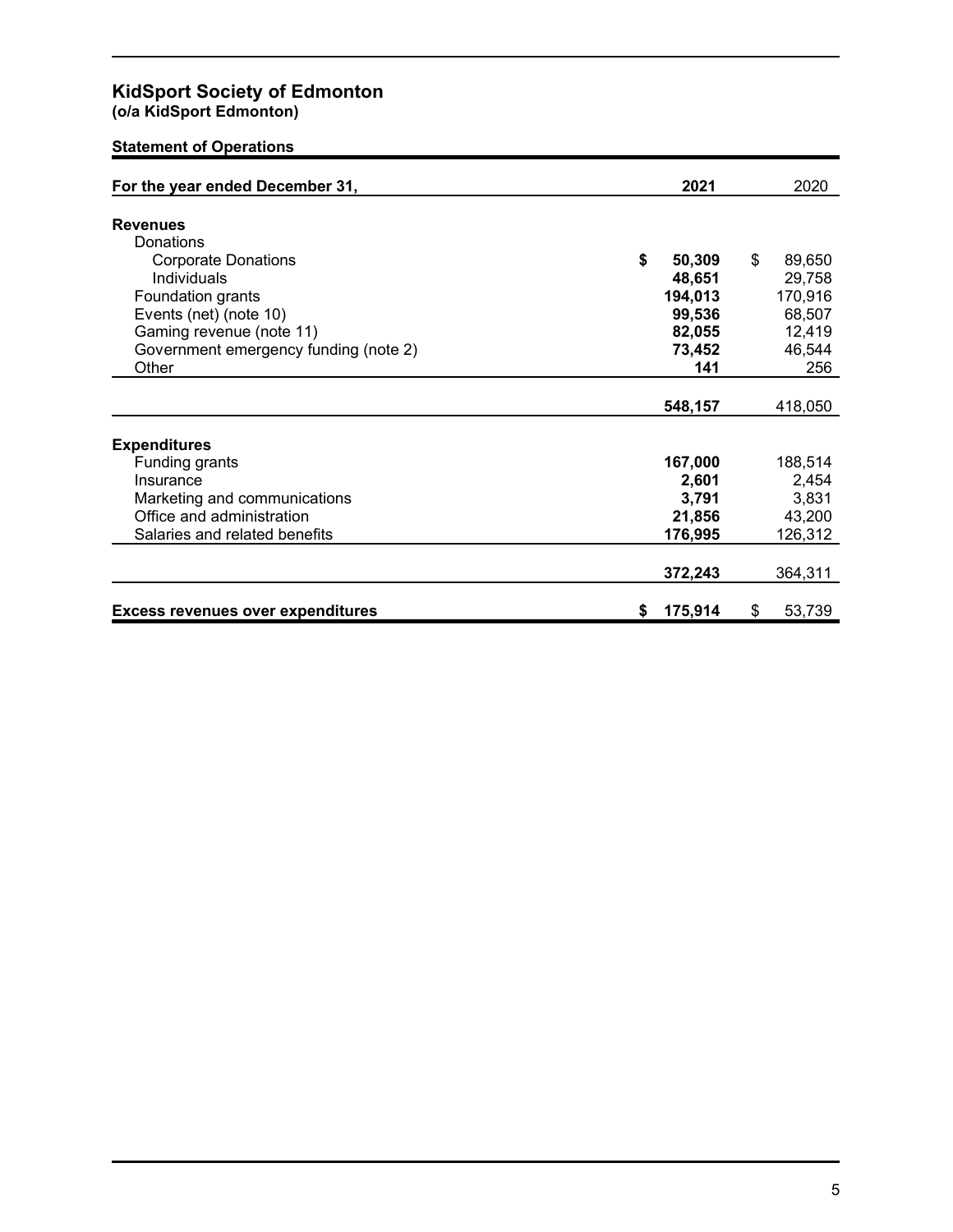# **Statement of Changes in Net Assets**

# **For the year ended December 31,**

|                                      |               |                           | 2021         |
|--------------------------------------|---------------|---------------------------|--------------|
|                                      | Total         | Unrestricted Reserve fund |              |
| Balance, beginning of year           | \$<br>530,602 | \$<br>459,994             | \$<br>70,608 |
| Excess of revenues over expenditures | 175,914       | 175,773                   | 141          |
| Balance, end of year                 | \$<br>706,516 | \$<br>635,767             | \$<br>70,749 |
|                                      |               |                           |              |
|                                      |               |                           | 2020         |
|                                      | Total         | Unrestricted              | Reserve fund |
| Balance, beginning of year           | \$<br>476,863 | \$<br>406,511             | \$<br>70,352 |
| Excess of revenues over expenditures | 53,739        | 53,483                    | 256          |
| Balance, end of year                 | \$<br>530,602 | \$<br>459,994             | \$<br>70,608 |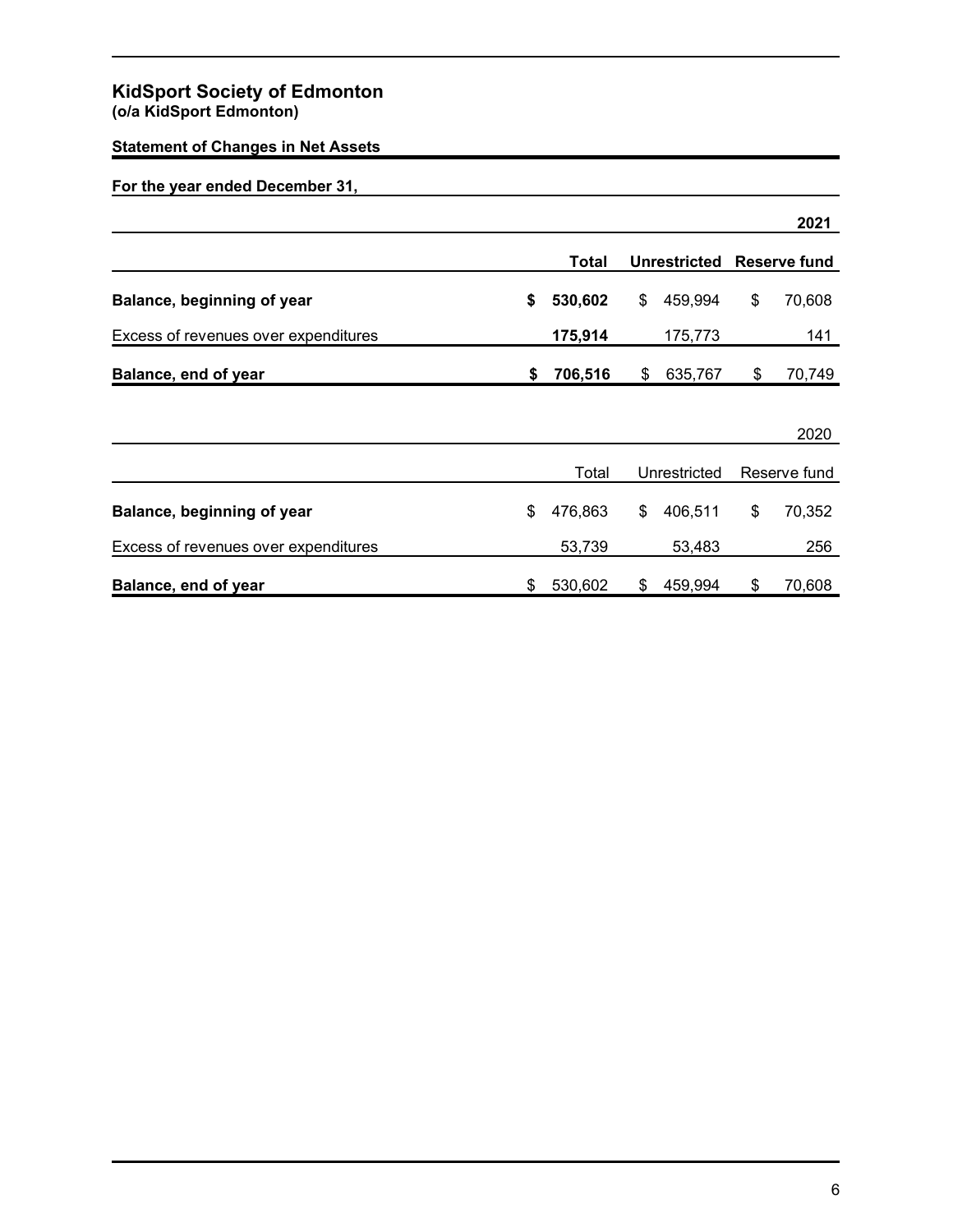# **Statement of Financial Position**

| December 31,                                                                                                    | 2021                                       | 2020                                       |
|-----------------------------------------------------------------------------------------------------------------|--------------------------------------------|--------------------------------------------|
| <b>Assets</b>                                                                                                   |                                            |                                            |
| <b>Current</b><br>Cash (note 5)<br>Accounts receivable (note 6)<br>Prepaid expenses<br>Restricted cash (note 7) | \$<br>650,590<br>4,073<br>26,555<br>70,749 | \$<br>553,110<br>25,693<br>1,094<br>70,608 |
|                                                                                                                 | \$<br>751,967                              | \$<br>650,505                              |
| <b>Liabilities</b>                                                                                              |                                            |                                            |
| <b>Current</b><br>Accounts payable and accrued liabilities<br>Unearned contributions (note 8)                   | \$<br>5,451                                | \$<br>16,053<br>73,850                     |
|                                                                                                                 | 5,451                                      | 89,903                                     |
| Loan payable (note 9)                                                                                           | 40,000                                     | 30,000                                     |
|                                                                                                                 | 45,451                                     | 119,903                                    |
| <b>Net Assets</b>                                                                                               |                                            |                                            |
| <b>Unrestricted</b><br><b>Reserve fund</b>                                                                      | 635,767<br>70,749                          | 459,994<br>70,608                          |
|                                                                                                                 | 706,516                                    | 530,602                                    |
|                                                                                                                 | \$<br>751,967                              | \$<br>650,505                              |

Approved on behalf of the Board:

Benito Chiodo Director KH Director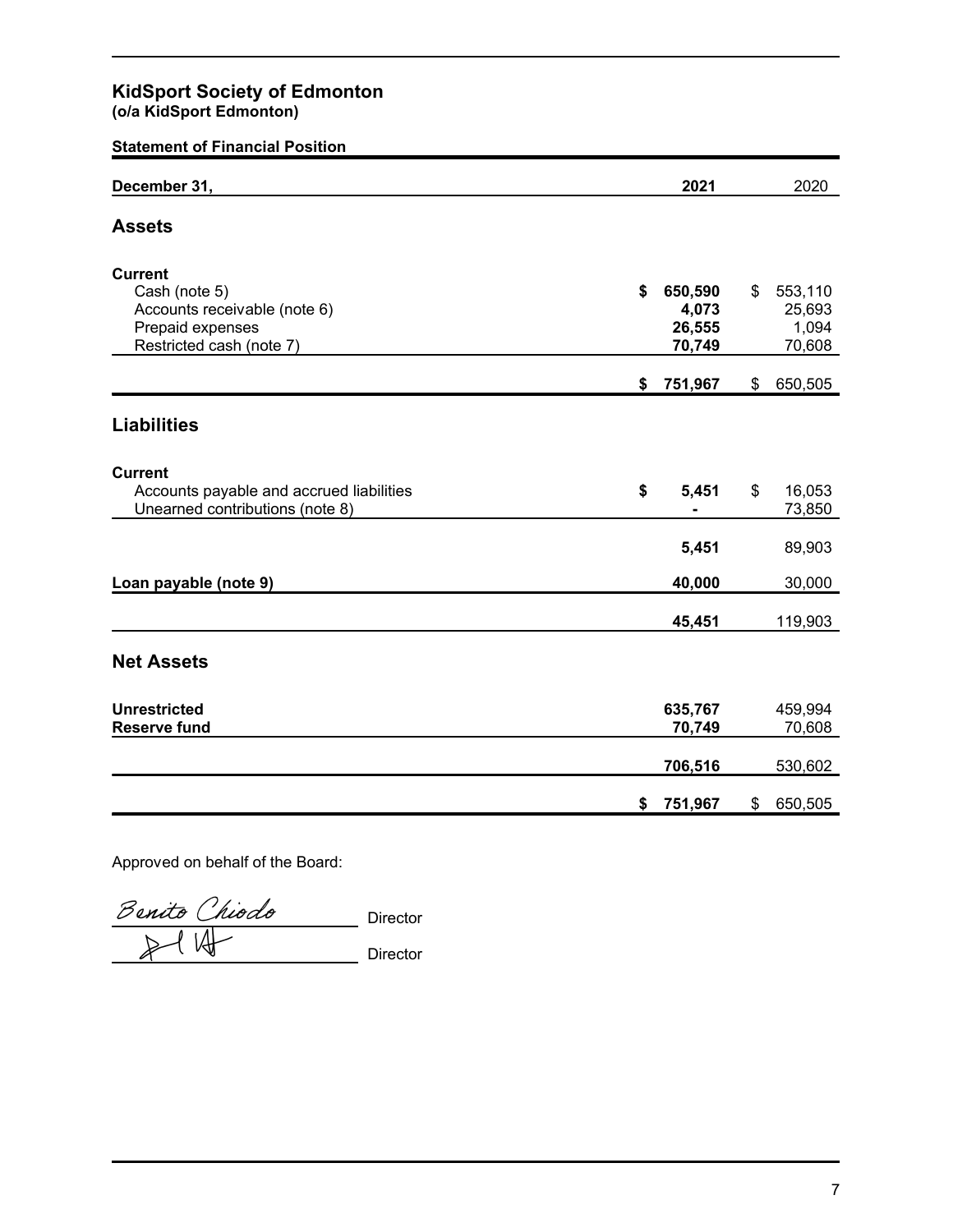# **Statement of Cash Flows**

| For the year ended December 31,                            |    | 2021      | 2020          |
|------------------------------------------------------------|----|-----------|---------------|
| Cash provided by (used for)<br><b>Operating activities</b> |    |           |               |
| <b>Excess revenues</b>                                     | \$ | 175,914   | \$<br>53,739  |
| Item not affecting cash                                    |    |           |               |
| Forgivable portion of loan payable                         |    | (10,000)  | (10,000)      |
|                                                            |    |           |               |
|                                                            |    | 165,914   | 43,739        |
| Change in non-cash working capital items                   |    |           |               |
| Accounts receivable                                        |    | 21,620    | (791)         |
| Prepaid expenses                                           |    | (25, 461) | 166           |
| Accounts payable and accrued liabilities                   |    | (10, 602) | 2,765         |
| Unearned contributions                                     |    | (73, 850) | 41,851        |
|                                                            |    | 77,621    | 87,730        |
|                                                            |    |           |               |
| <b>Financing activity</b><br>Proceeds from loan payable    |    | 20,000    |               |
|                                                            |    |           | 40,000        |
| Increase in cash                                           |    | 97,621    | 127,730       |
| Cash, beginning of year                                    |    | 623,718   | 495,988       |
| Cash, end of year                                          | \$ | 721,339   | \$<br>623,718 |
|                                                            |    |           |               |
| Cash consists of:                                          |    |           |               |
| Cash                                                       | \$ | 650,590   | \$<br>553,110 |
| Restricted cash                                            |    | 70,749    | 70,608        |
|                                                            | S. | 721,339   | \$623,718     |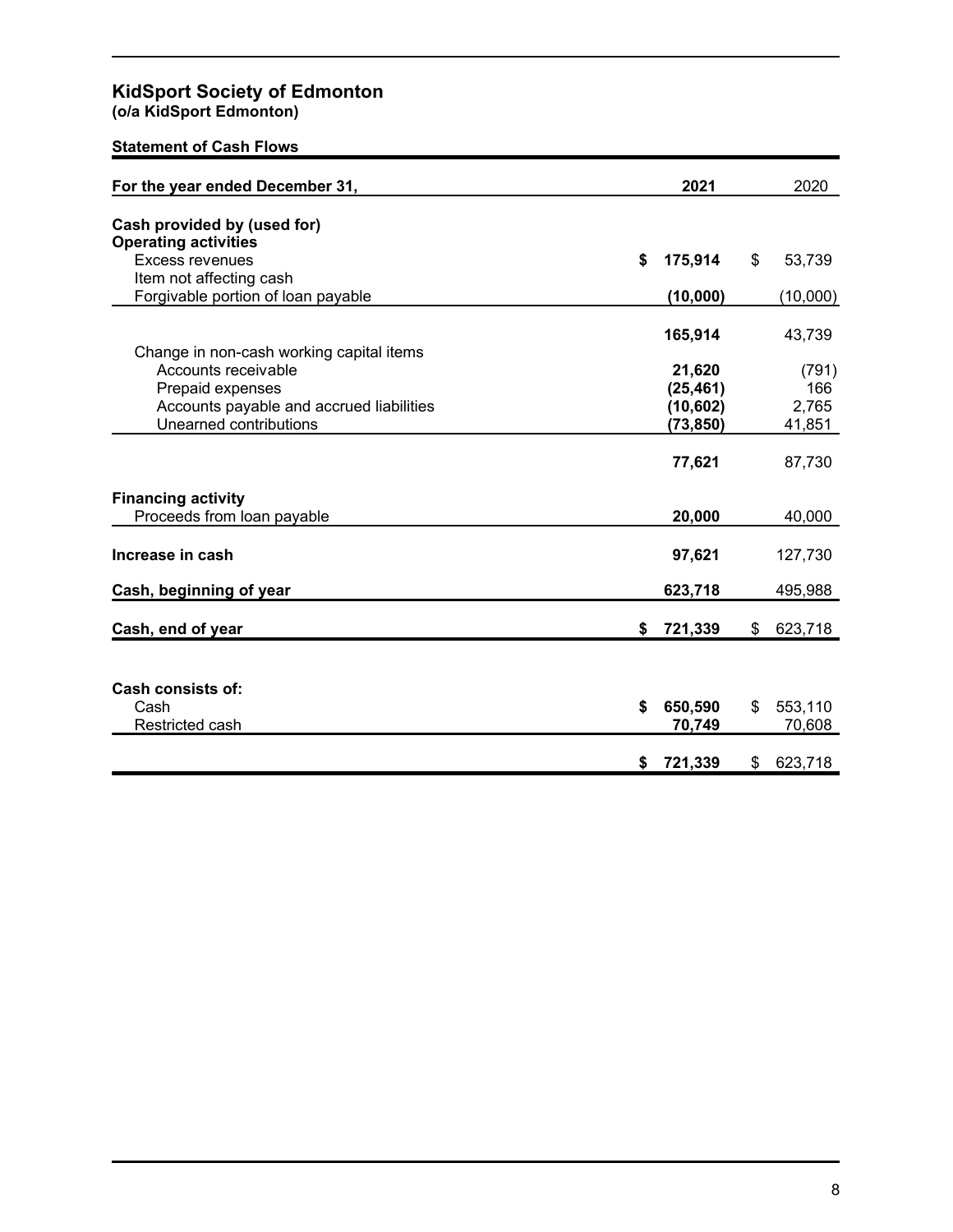### **Notes to the Financial Statements**

#### **December 31, 2021**

### **1. Nature of operations**

KidSport Society of Edmonton is a national not-for-profit organization that provides financial assistance for registration fees and equipment to kids aged 18 and under. KidSport Society of Edmonton is a chapter of KidSport and is a not-for-profit organization incorporated under the *Societies Act of Alberta.* No provision for income taxes were provided in the financial statements as the Society is exempt from tax under section 149(1)(l) of the Income Tax Act (Canada).

### **2. COVID-19 Pandemic**

The COVID-19 pandemic has resulted in governments enacting emergency measures to combat the spread of the virus. These measures, which include the implementation of travel bans, social distancing, restrictions on business operations and isolation/quarantine periods have caused material disruptions to communities and businesses, resulting in a slowdown of the global economy.

In response the Society pursued government assistance programs and received \$63,452 (2020 - \$36,544) under the Canada Emergency Wage Subsidy Program and \$20,000 (2020 - \$40,000) under the Canada Emergency Business account program of which \$10,000 (2020 - \$10,000) was recognized as income.

KidSport Society of Edmonton also implemented remote work arrangements for those able to do so, and implemented stringent health and safety procedures and other precautionary measures, guided by public health authorities, to limit the spread of COVID-19 and the impact of the pandemic on the Society's operations.

While recovery is underway, the efficacy of COVID-19 vaccines and longevity of the COVID-19 pandemic remains uncertain and as such it is not possible to estimate the length and severity of the pandemic and the impact on the financial results and condition on the Society and its operations in future periods.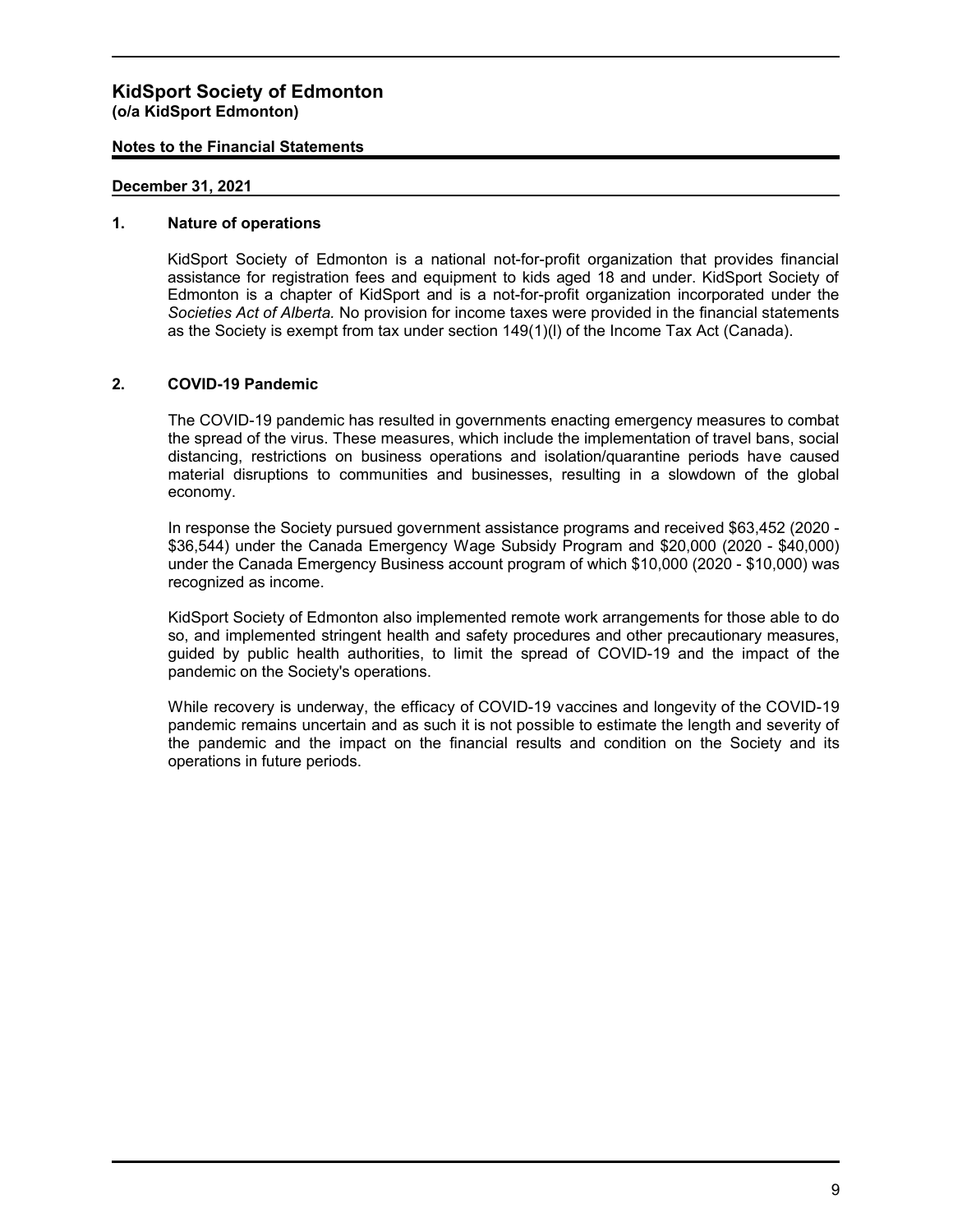### **Notes to the Financial Statements**

# **December 31, 2021**

## **3. Change in accounting policy**

#### **Financial instruments – Financial instruments originated or exchanged in a related party transaction**

On January 1, 2021, the Society adopted the amendments to Financial Instruments, Section 3856. The change affects how the Society accounts for financial instruments originated or exchanged in a related party transaction.

### *Initial Measurement*

Under the new requirements, a financial instrument is initially measured at cost, which is determined depending on whether the instrument has repayment terms. If the instrument does have repayment terms, cost is determined using the instrument's undiscounted cash flows, excluding interest, less any impairment losses. Otherwise, the cost of the instrument is determined using the consideration transferred or received by the Society.

#### *Subsequent Measurement*

Subsequent measurement is based on how the financial instrument is initially measured. A related party financial instrument initially measured at cost is subsequently measured at cost less any reduction for impairment or at fair value.

### *Transitional Provisions*

These changes have been adopted retrospectively with the following transitional provisions:

- The cost of an instrument that has repayment terms is determined using its undiscounted cash flows excluding interest and dividend payment less any impairment;
- The cost of an instrument that does not have repayment terms is deemed to be its carrying amount, less any impairment provisions.

The adoption of the new requirements has no impact on the Society's financial statements.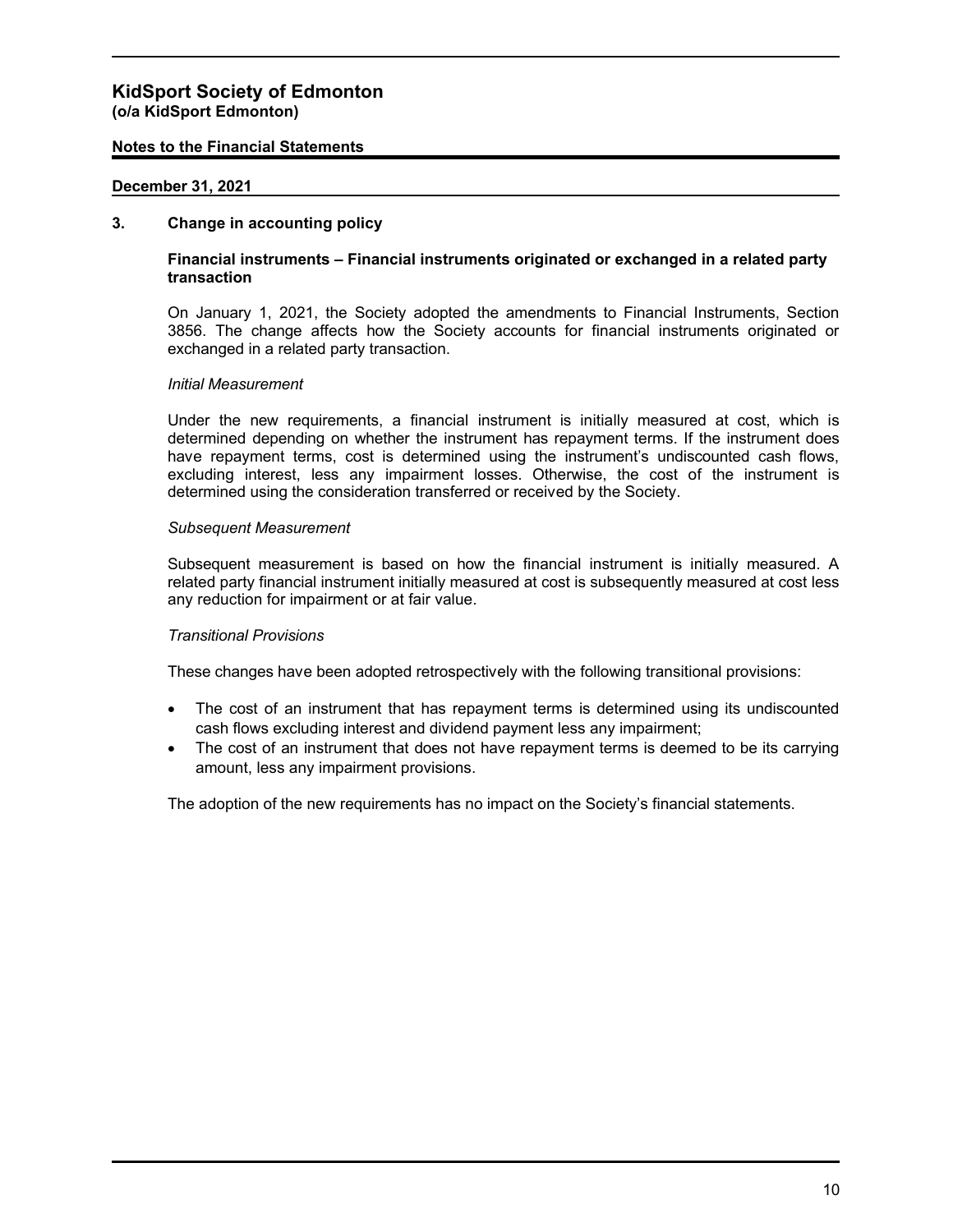### **Notes to the Financial Statements**

#### **December 31, 2021**

#### **4. Significant accounting policies**

These financial statements are prepared in accordance with Canadian accounting standards for not-for-profit organizations. The significant accounting policies are detailed as follows:

#### **(a) Revenue recognition**

The Society follows the deferral method of accounting for contributions. Restricted contributions are recognized as revenue in the year in which the related expenses are incurred. Unrestricted contributions are recognized as revenue when received or receivable if the amount to be received can be reasonably estimated and collection is reasonably assured.

Fundraising and event revenues are recognized at the conclusion of the event.

#### **(b) Contributed services**

Volunteers contributed time to assist the Society in carrying out its programs, because of the difficulty of determining their fair value no amount has been recorded. The Society also occupies office space rent free. Due to the difficulty in determining the fair value no amount has been recorded.

#### **(c) Cash equivalents**

Cash and cash equivalents consist of cash on hand and bank deposits.

#### **(d) Financial instruments**

#### *Initial measurement*

Financial assets originated or acquired or financial liabilities issued or assumed in an arm's length transaction are initially measured at their fair value. In the case of a financial asset or financial liability not subsequently measured at its fair value, the initial fair value is adjusted for financing fees and transaction costs that are directly attributable to its origination, acquisition, issuance or assumption. Such fees and costs in respect of financial assets and liabilities subsequently measured at fair value are expensed.

Financial assets or liabilities originated or exchanged in related party transactions are initially measured at cost. The cost of a financial instrument in a related party transaction depends on whether the instrument has repayment terms. If the instrument does, the cost is determined using the instruments undiscounted cash flows, excluding interest, less any impairment losses previously recognized by the transferor. Otherwise cost is determined using the considered transferred or received by the Society in the transaction.

Transactions, with parties whose sole relationship with the Society is in the capacity of management, are accounted for as arm's length transactions.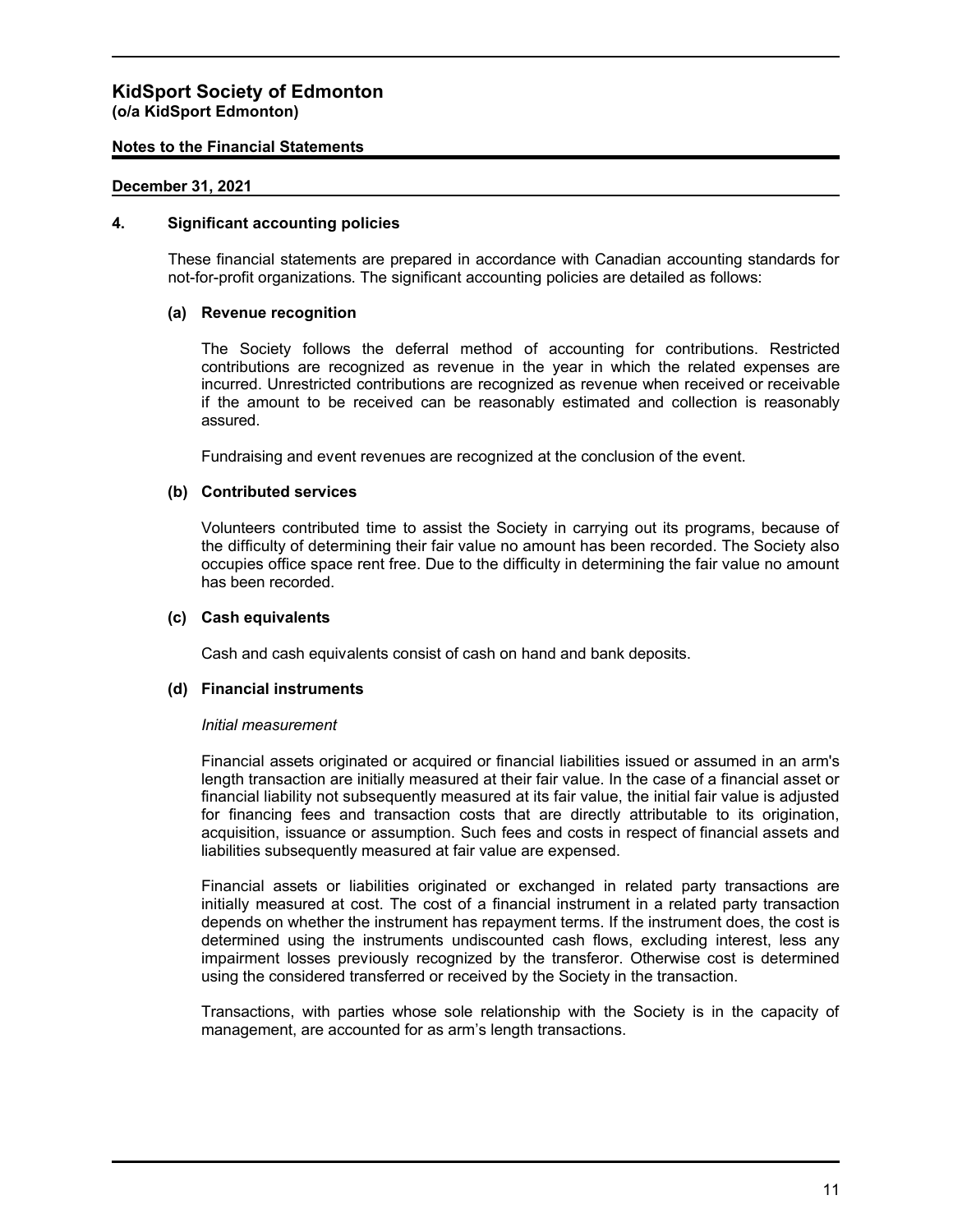### **Notes to the Financial Statements**

#### **December 31, 2021**

### **4. Significant accounting policies (continued)**

#### *Subsequent measurement*

The Society subsequently measures all its financial assets and financial liabilities at amortized cost.

Financial assets measured at amortized cost include cash, restricted cash and accounts receivable.

Financial liabilities measured at amortized cost include accounts payable and accrued liabilities and loan payable.

#### *Transaction costs*

Transaction costs attributable to financial instruments subsequently measured at fair value and to those originated or exchanged in a related party transaction are recognized in income in the period incurred. Transaction cost for financial instruments originated or exchanged in an arm's length transaction that are subsequently measured at amortized cost are recognized in the original cost of the instrument and recognized in income over the life of the instrument using the straight-line method.

#### *Impairment*

At the end of each reporting period, management assesses whether there are any indications that financial assets measured at cost or amortized cost may be impaired. If there is an indication of impairment, management determines whether a significant adverse change has occurred in the expected timing or the amount of future cash flows from the asset, in which case the asset's carrying amount is reduced to the highest expected value that is recoverable by either holding the asset, selling the asset or by exercising the right to any collateral. The carrying amount of the asset is reduced directly or through the use of an allowance account and the amount of the reduction is recognized as an impairment loss in operations. Previously recognized impairment losses may be reversed to the extent of any improvement. The amount of the reversal, to a maximum of the related accumulated impairment charges recorded in respect of the particular asset, is recognized in operations.

## **(e) Use of estimates**

The preparation of the financial statements in conformity with Canadian generally accepted accounting principles requires management to make estimates and assumptions, including assumptions about the future effects of the COVID-19 pandemic, that affect the reported amounts of assets and liabilities and disclosure of contingent assets and liabilities at the date of the financial statements and the reported amounts of revenues and expenses during the reporting period. Actual results could differ from these estimates.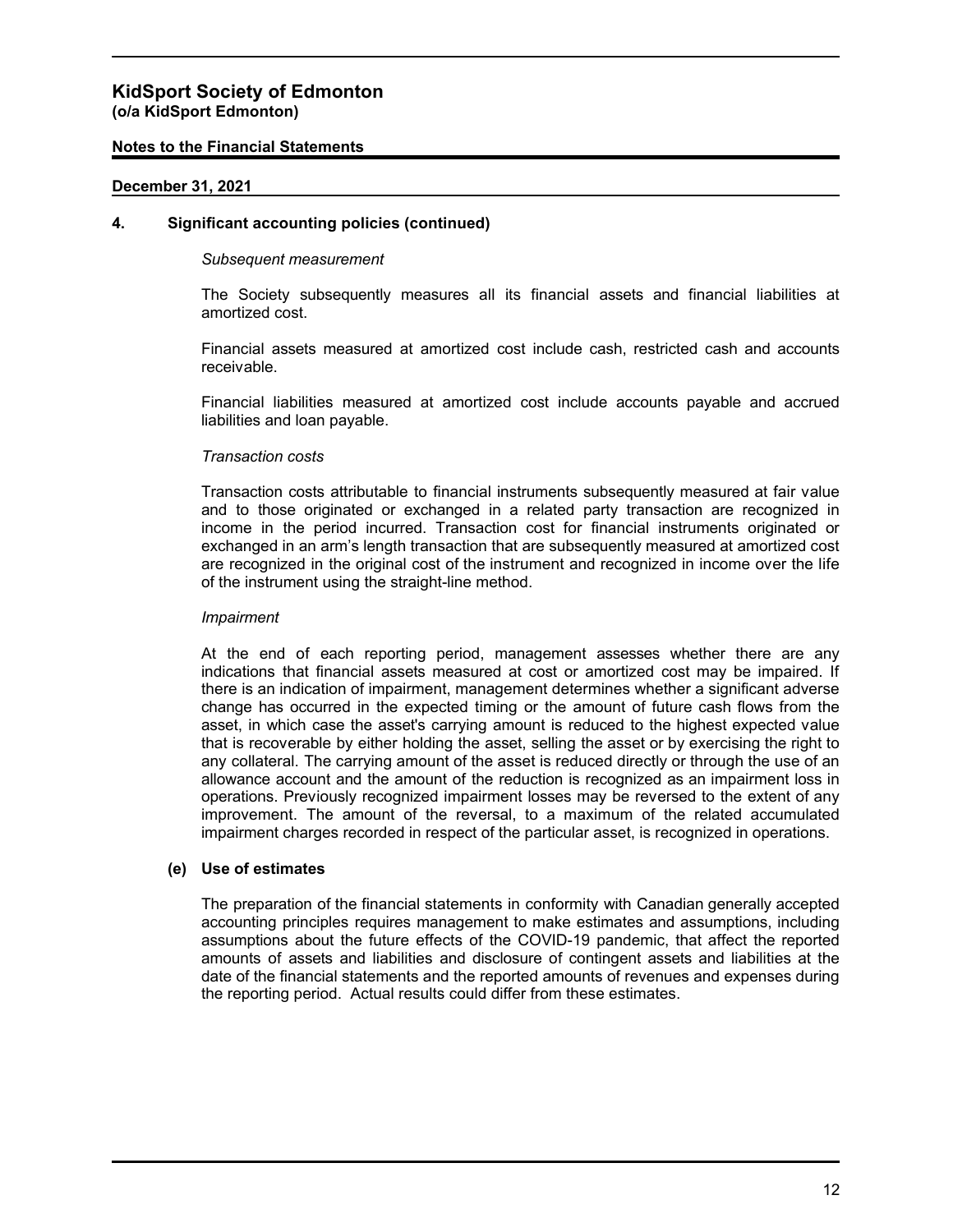### **Notes to the Financial Statements**

### **December 31, 2021**

## **5. Cash**

Included in cash is \$nil (2020 - \$73,850) which was raised through raffles and casinos. The use of these funds is restricted and must be applied to specific purposes approved by the Alberta Gaming, Liquor and Cannabis Commission.

### **6. Accounts receivable**

|                                                                           |   | 2021        | 2020                     |
|---------------------------------------------------------------------------|---|-------------|--------------------------|
| Trade receivables<br>KidSport Alberta<br>Government assistance receivable | S | 29<br>4,044 | 9,480<br>12,500<br>3,713 |
|                                                                           |   | 4.073       | 25,693                   |

## **7. Reserve Fund**

The Board of Directors established a reserve fund for the Society. The general purpose of the reserve is to help ensure the long-term financial stability of the Society and position it to respond to varying economic conditions and changes affecting the financial health of the Society.

Specifically, the reserve will be formed and maintained to achieve the following objectives:

(a) To enable the Society to sustain operations during periods of weaker than expected income;

(b) To promote public and funder confidence in the long-term sustainability of the Society by preventing cash flow shortfalls that may diminish its reputation in the community;

(c) To create an internal financing facility to manage operating cash flows.

As of December 31, 2021 the Board has allocated \$70,749 (2019 - \$70,608) of unrestricted net assets to the reserve fund.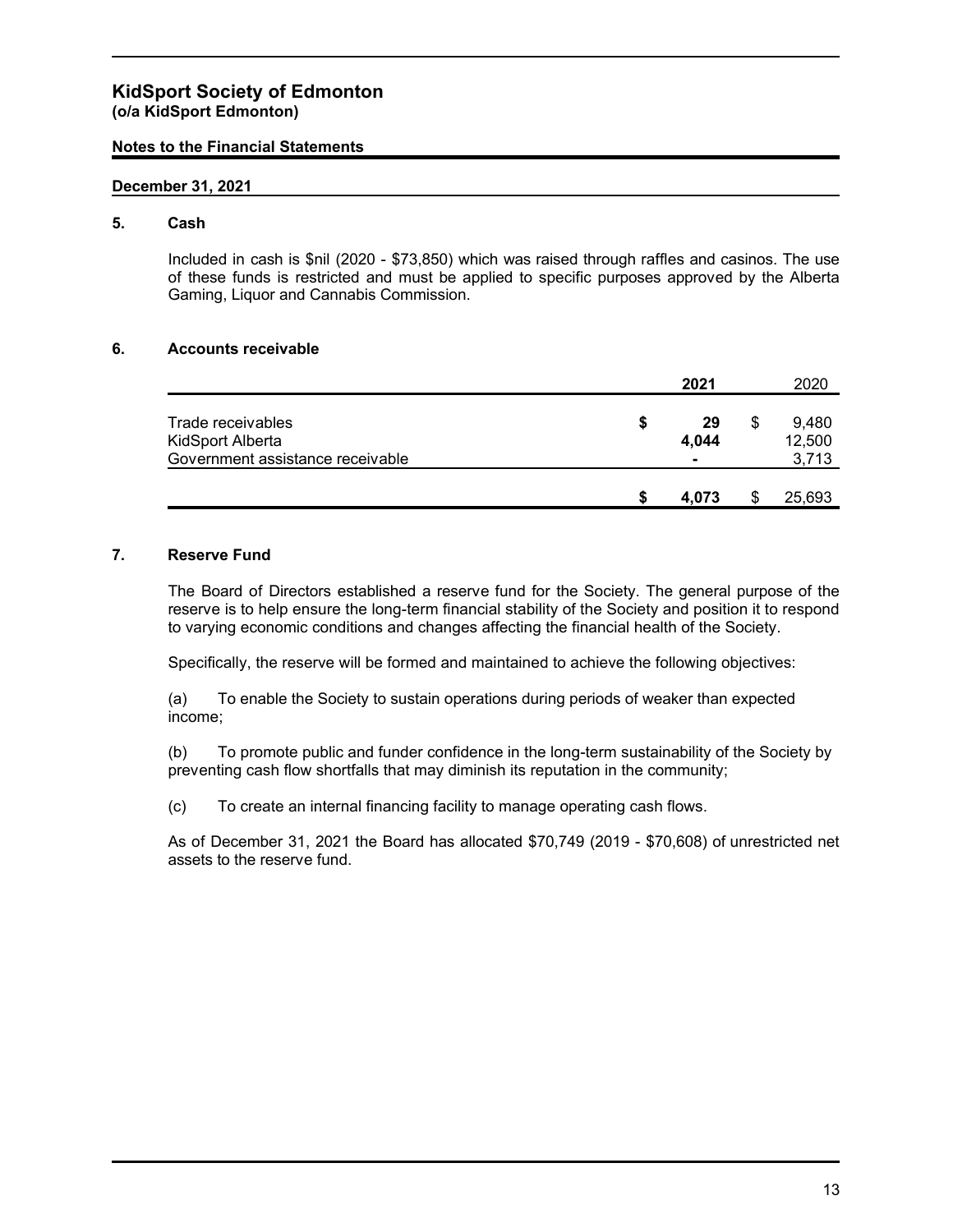### **Notes to the Financial Statements**

#### **December 31, 2021**

## **8. Unearned contributions**

Unearned contributions are comprised of unspent revenues from the Alberta Gaming, Liquor and Cannabis Commission (AGLC) for the operation of a Casino and raffles. From time to time other charities also donate their gaming proceeds. These funds are restricted by AGLC

|                              |   | 2021      |   | 2020      |
|------------------------------|---|-----------|---|-----------|
|                              |   |           |   |           |
| Balance, beginning of year   | 5 | 73,850    | S | 31,999    |
| Casino proceeds              |   |           |   | 42,000    |
| Raffle proceeds              |   |           |   | 597       |
| Third party Casino transfers |   | 9,955     |   | 11,673    |
| Casino expenditures          |   | (83, 805) |   | (11, 822) |
| Raffle expenditures          |   |           |   | (597)     |
|                              |   |           |   |           |
|                              |   |           |   | 73,850    |

## **9. Loan payable**

|                                                                             |  |  |  | 2021   |     | 2020   |
|-----------------------------------------------------------------------------|--|--|--|--------|-----|--------|
| Canada Emergency Business Account, interest free until<br>December 31, 2023 |  |  |  | 40.000 | SS. | 30,000 |

During the year, the Society received an additional \$20,000 under the Government of Canada COVID response Canada Emergency Business Account (CEBA) loan program. 33% of the total value is forgivable if fully repaid by December 31, 2023. If the loan is not repaid by December 31, 2023 the full \$60,000 is converted to a term loan repayable in interest only payments at a rate of 5% per annum, with the principal due December 31, 2025. As it is reasonable that the Society will repay the \$40,000 by December 31, 2023, \$10,000 (2020 - \$10,000) was recognized in income during the year.

### **10. Events**

|                                            |    | 2021                 |   | 2020               |
|--------------------------------------------|----|----------------------|---|--------------------|
| Fundraising revenue<br>Fundraising expense | S. | 110,627<br>(49, 099) | S | 83,395<br>(43,993) |
| Third party events revenue                 |    | 61,528<br>38,008     |   | 39,402<br>29,105   |
|                                            |    | 99,536               |   | 68,507             |